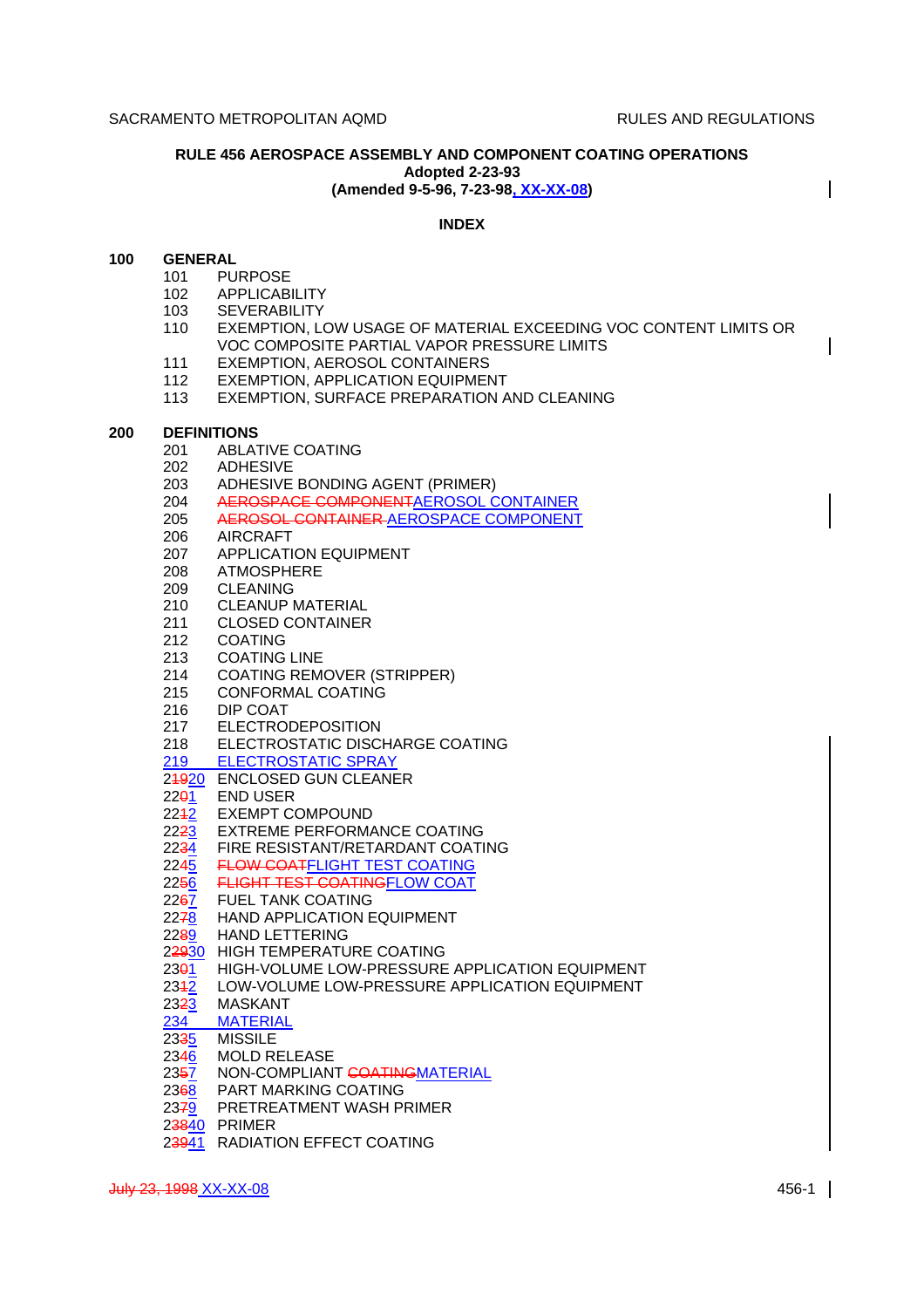- 2402 RAIN EROSION RESISTANT COATING
- 24<del>1</del>3 REPAIR<br>24<del>2</del>4 ROCKET
- **ROCKET**
- 2435 ROLL COATER 2446 SEALANT
- 2457 SEALANT ADHESION PROMOTER COATING
- 2468 SELF-PRIMING TOPCOAT
- 2479 SOLID FILM LUBRICANT
- 24850 SPACE VEHICLE
- 24951 STATIONARY SOURCE
- 2502 SURFACE PREPARATION MATERIAL
- 2543 TEMPORARY PROTECTIVE COATING
- 2524 TEST COUPON
- 2535 THERMAL EXPANSION RELEASE COATING
- 2546 THERMOCONTROL COATING
- 2557 TOOLING
- 2568 TOPCOAT
- 2579 TOUCH-UP
- 25860 TYPE I CHEMICAL MILLING MASKANT
- 25961 TYPE II CHEMICAL MILLING MASKANT
- 2602 VOLATILE ORGANIC COMPOUND (VOC)
- 2643 VOLATILE ORGANIC COMPOUND (VOC) AS APPLIED
- 2624 WET SEAL PRIMERFASTENER INSTALLATION COATING

# **300 STANDARDS**

- 301 VOC CONTENT OF COATINGS FOR AEROSPACE COMPONENTS
- 302 VOC CONTENT FOR COATING REMOVERS (STRIPPERS)
- 303 APPLICATION EQUIPMENT REQUIREMENTS
- 304 SURFACE PREPARATION AND CLEANING, APPLICATION EQUIPMENT CLEANUP, AND STORAGE REQUIREMENTS
- 305 EMISSION CONTROL SYSTEM REQUIREMENTS

# **400 ADMINISTRATIVE REQUIREMENTS**

- 401 LOW USAGE EXEMPTION SUBMITTAL
- 402 PROHIBITION OF SPECIFICATION
- 403 PRODUCT INFORMATION REQUIREMENTS FOR SELLERS<br>404 CALCULATION FOR DETERMINING VOC CONTENT OF CO
- CALCULATION FOR DETERMINING VOC CONTENT OF COATINGS, LESS WATER AND EXEMPT COMPOUNDS
- 405 CALCULATION FOR DETERMINING VOC CONTENT OF COATING REMOVERS (STRIPPERS), SURFACE PREPARATION AND CLEANING MATERIALS AND APPLICATION EQUIPMENT CLEANUP MATERIAL
- 406 CALCULATION FOR DETERMINING VOLATILE ORGANIC COMPOUND COMPOSITE PARTIAL VAPOR PRESSURE
- 407 CALCULATION FOR PERCENT CONTROL EFFICIENCY AND VOC MASS EMISSION RATE
- 408 CALCULATION FOR DETERMINING OVERALL SYSTEM EFFICIENCY
- 409 OPERATION AND MAINTENANCE PLAN

# **500 MONITORING AND RECORDS**

- 501 RECORDKEEPING FOR END USERS
- 502 TEST METHODS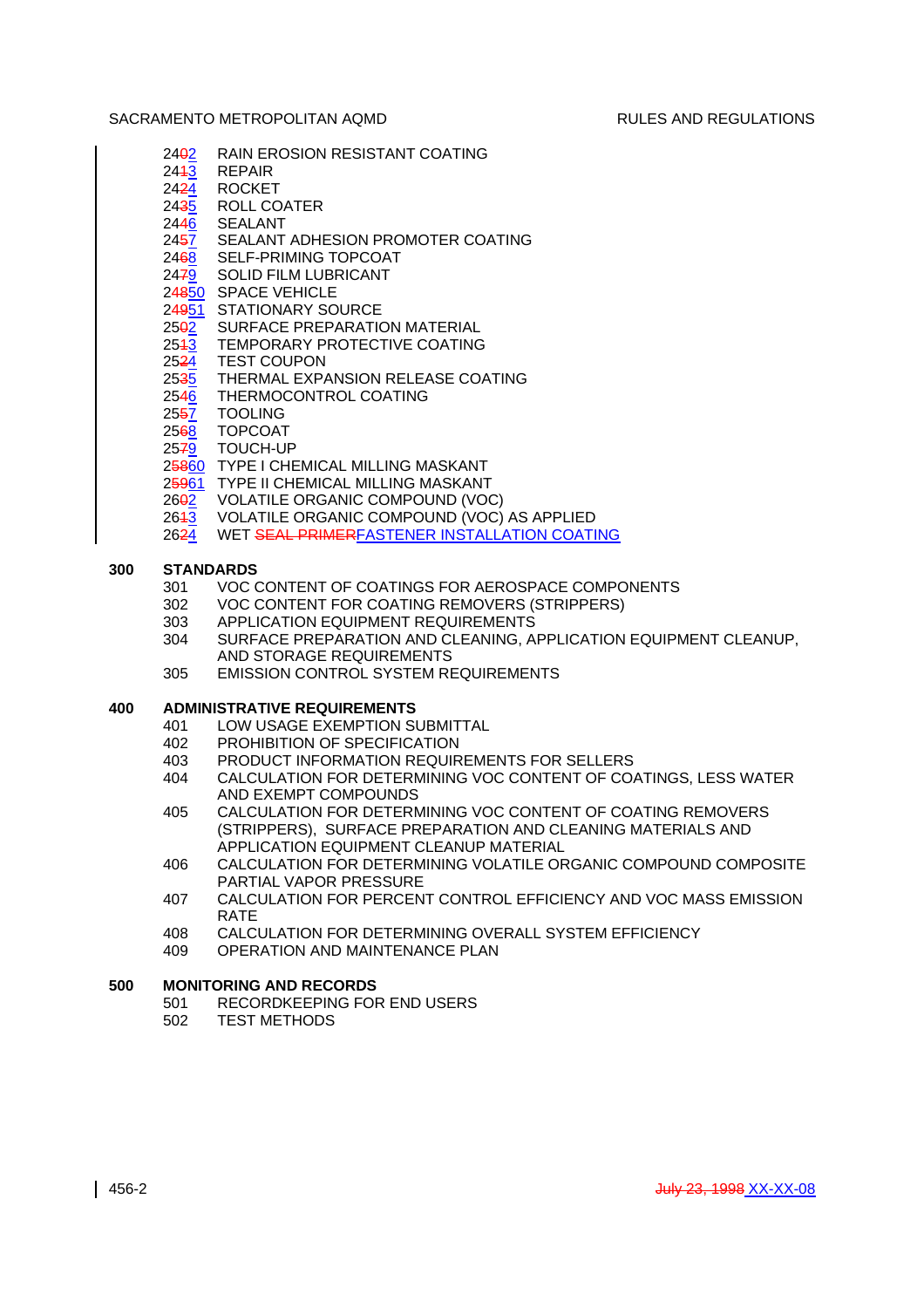#### **100 GENERAL**

- 101 **PURPOSE:** To limit emissions of volatile organic compounds from the application and use of coatings, coating removers (strippers), surface preparation and cleaning material and application equipment cleanup material to aerospace components at each stage of the aerospace coating operations.
- 102 **APPLICABILITY:** The provisions of this rule shall apply within the District to the coating of aerospace components including coating removal (stripping), surface preparation and cleaning, and application equipment cleanup by any person, as defined in this rule. The requirements of Rule 441, ORGANIC SOLVENTS, shall not apply to operations subject to this rule.
- 103 **SEVERABILITY:** If any section, subsection, sentence, clause, phrase, or portion of this rule is, for any reason, held invalid, unconstitutional, or unenforceable by any court of competent jurisdiction, such portion shall be deemed as a separate, distinct, and independent provision, and such holding shall not affect the validity of the remaining portions thereof.
- 110 **EXEMPTION, LOW USAGE OF MATERIALS EXCEEDING VOC CONTENT LIMITS OR VOC COMPOSITE PARTIAL VAPOR PRESSURE LIMITS:** The requirements of Sections 301 or 302 shall not apply to the use of material exceeding the VOC content limits specified in Sections 301 and 302, or the VOC composite partial vapor pressure limits specified in Section 302, provided that the requirements in Sections 401 and 501 are satisfied and the combined total of all materials exceeding the VOC content limits or the VOC composite partial vapor pressure limits used at the stationary source does not exceed 200 gallons in a calendar year prior to January 1, 2009 and 55 gallons in a calendar year beginning on or after January 1, 2009.
- 111 **EXEMPTION, AEROSOL CONTAINERS:** The requirements of this rule shall not apply to the following:
	- 111.1 Coatings or cleaning solvents in non-refillable aerosol containers having a capacity of one liter (1.1 quarts) or less.
- 112 **EXEMPTION, APPLICATION EQUIPMENT:** The requirements of Section 303 shall not apply to the following:
	- 112.1 Coatings that are applied via a template, stencil, stamp, or hand lettering to add designs, letters, or numbers to an aerospace component.
	- 112.2 Touch-up and repair coating operations and the use of detail guns for coating application.
	- 112.3 The application of coatings that contain fillers that adversely affect atomization with HVLP spray guns and that the District has determined cannot be applied by any of the application methods specified in Section 303.
	- 112.4 Hand held spray containers with non-refillable propellant canisters having a capacity of 8 ounces or less where total facility usage does not exceed 10 gallons per year, pursuant to Section 501.3
- 113 **EXEMPTION, SURFACE PREPARATION AND CLEANING:** The requirements of Section 304.57 shall not apply to the following provided the requirements of Section 501 are satisfied:
	- 113.1 Space vehicles.
	- 113.2 Cleaning and surface activation prior to adhesive bonding.

# **200 DEFINITIONS**

201 **ABLATIVE COATING:** A coating, applied to both new and rework aerospace components, which chars and becomes intumescent when exposed to open flame, such  $\mathsf{l}$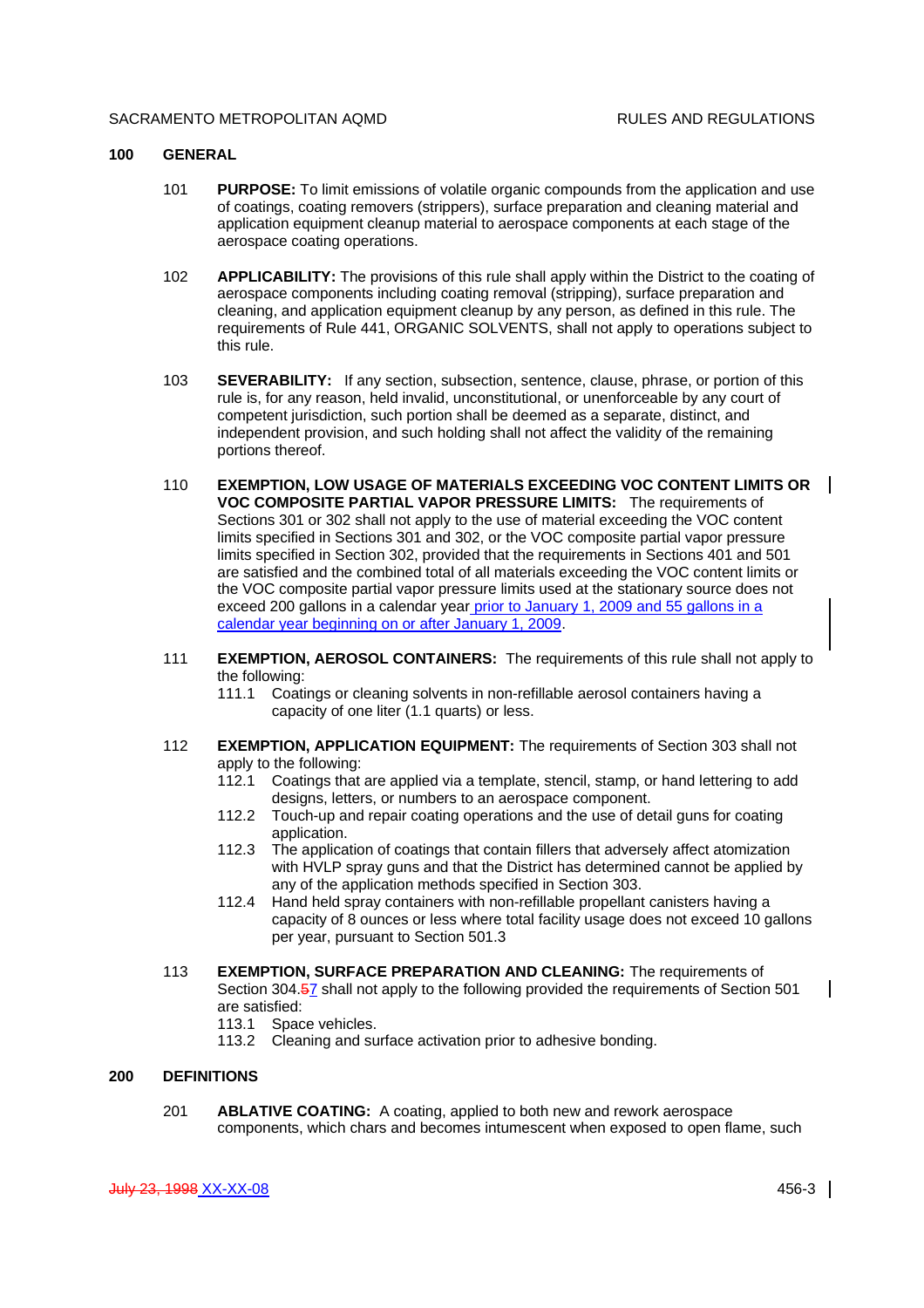$\overline{\phantom{a}}$ 

 $\mathsf{l}$ 

as would occur during the failure of an engine casing. The purpose of the coating is to act as an insulative barrier and protect adjacent metal parts from an open flame.

- 202 **ADHESIVE:** A coating applied either over an adhesive bonding agent, or directly to the substrate to permanently bond one surface to another.
- 203 **ADHESIVE BONDING AGENT (PRIMER):** A coating applied in a thin film (.0001 to .0005 inches) to two or more aerospace components that are subsequently coated with an adhesive. The purpose of the agent is to provide a slight etching of the surface and ensure the strength of the adhesive bond.
- 204 **AEROSOL CONTAINER:** A hand-held, nonrefillable container which expels pressurized product ingredients by means of a propellant-induced force.
- 205 **AEROSPACE COMPONENT:** The fabricated part, assembly of parts, or completed unit of any aircraft or space vehicle including integral equipment such as models, mock-ups, prototypes, molds, jigs, tooling, hardware jackets and test coupons.
- 206 **AIRCRAFT:** Any vehicle designed to travel through the air without leaving the Earth's atmosphere, including airplanes, balloons, helicopters, rockets, and missiles.
- 207 **APPLICATION EQUIPMENT:** A device used to apply coatings or used in preparing a coating material, including, but not limited to, stir sticks or funnels.
- 208 **ATMOSPHERE:** For the purposes of this rule, the gaseous envelope surrounding the Earth, retained by the Earth's gravitational field and extending to a height of 20 miles above the surface of the Earth.
- 209 **CLEANING:** A solvent cleaning operation or activity carried out to keep tools, machinery, or general work areas in clean and operational condition. Cleaning operations include removal of overspray but do not include application equipment cleanup.
- 210 **CLEANUP MATERIAL:** A VOC-containing material used to clean application equipment used in aerospace coating operations.
- 211 **CLOSED CONTAINER:** A container which has a cover where the cover meets with the main body of the container without any visible gaps between the cover and the main body of the container.
- 212 **COATING:** A material applied to a surface to identify, beautify, protect, or minimize detection of such surface.
- 213 **COATING LINE:** Any operation or process for applying, baking, curing, or drying surface coatings, together with associated equipment, such as a coating applicator, flashoff area, and oven.
- 214 **COATING REMOVER (STRIPPER):** A material applied to the surface of any aerospace component to completely remove maskants, permanent coatings or coating residues. A coating remover (stripper) is not a surface preparation material, application equipment cleanup material or a material used for cleaning operations. Material used for the removal of overspray is not considered a coating remover.
- 215 **CONFORMAL COATING:** A coating applied to electronic circuit boards or the assembled components for the resistance of moisture, corrosion, bacteria, or fungi.
- 216 **DIP COAT:** A coating method which is applied by dipping an object into a vat of coating material and allowing any excess coating material to drain off.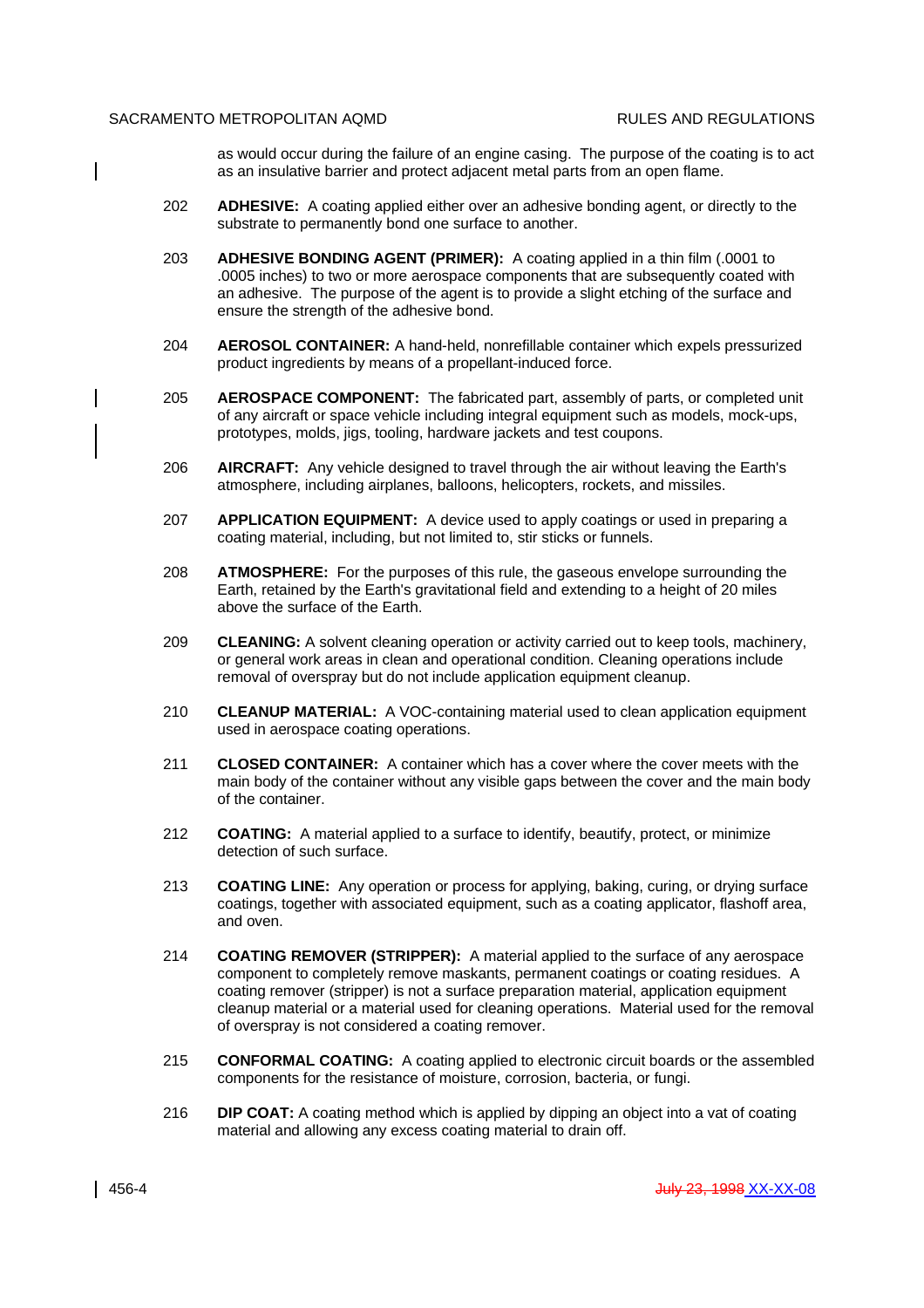- 217 **ELECTRODEPOSITION**: A method of applying coatings using a water-based electrochemical bath process. The component being coated is immersed in a bath of the coating. An electrical potential is applied between the component and an oppositely charged electrode hanging in the bath. The electric potential causes the ionized coating to be electrically attracted, migrated and deposited on the component being coated.
- 218 **ELECTROSTATIC DISCHARGE COATING:** An electrically conductive coating which prevents the build-up of static charge on the surface of an aerospace component. Applications include, but are not limited to, composites, space vehicles (shuttle craft rework), missiles, or helicopter blades.
- 219 **ELECTROSTATIC SPRAY:** The spray application of coatings where an electrostatic potential is created between the part to be coated and the coating particles.

## 21920 **ENCLOSED GUN CLEANER:**

- 24920.1A device that is used for the cleaning of spray guns, pots, cups and hoses, that has an enclosed solvent container, is not open to the ambient air when in use, and has a mechanism to force the cleanup material through the gun while the cleaner is in operation; or
- 24920.2A device that is used for the cleaning of spray guns, pots, cups and hoses, that has an enclosed solvent container, uses non-atomized solvent flow to flush the spray equipment and collects and returns the discharged solvent to an enclosed container.
- 2201 **END USER:** Any person applying any coating, coating remover (stripper), surface preparation and cleaning material, or application equipment cleanup material subject to this rule.
- 2212 **EXEMPT COMPOUND:** For the purposes of this rule, "exempt compound" has the same meaning as in Rule 101—GENERAL PROVISIONS AND DEFINITIONS.
- 2223 **EXTREME PERFORMANCE COATING:** A coating that encounters acute or chronic exposure to salt water, corrosives, caustics, acids, oxidizing agents, wind- or oceandriven debris, or electromagnetic pulses.
- 2234 **FIRE RESISTANT/RETARDANT COATING:** A coating applied to the interior passenger compartments of aircraft that meets the Federal Aviation Administration (FAA) fire protection requirements listed in the Code of Federal Regulations 14 CFR Ch.1 (1-1-89) Part 25.853.
- 2245 **FLIGHT TEST COATING:** A coating applied to aircraft to protect against corrosion and provide required marking during flight test evaluation.
- 2256 **FLOW COAT:** A coating method which is applied by flowing a stream of coating over an object and allowing any excess coating material to drain off.
- 2267 **FUEL TANK COATING:** A coating applied to the interior of an aircraft fuel tank to protect it from internal corrosion and bacterial growth.
- 2278 **HAND APPLICATION EQUIPMENT:** Manually held equipment such as brushes, rollers, trowels, spatulas, daubers, rags, sponges, and mechanically or pneumatically driven syringes that do not atomize the applied products.
- 2289 **HAND LETTERING:** A method utilizing hand application equipment to add letters and/or numbers on a substrate.
- 22930 **HIGH TEMPERATURE COATING:** A coating which must be able to withstand temperatures of more than 400 degrees F.

 $\mathsf{l}$ 

 $\mathbf{I}$ 

 $\mathsf{l}$ 

 $\mathsf{l}$ 

 $\mathsf{l}$ 

 $\mathbf{I}$ 

 $\mathsf{l}$ 

 $\mathsf{l}$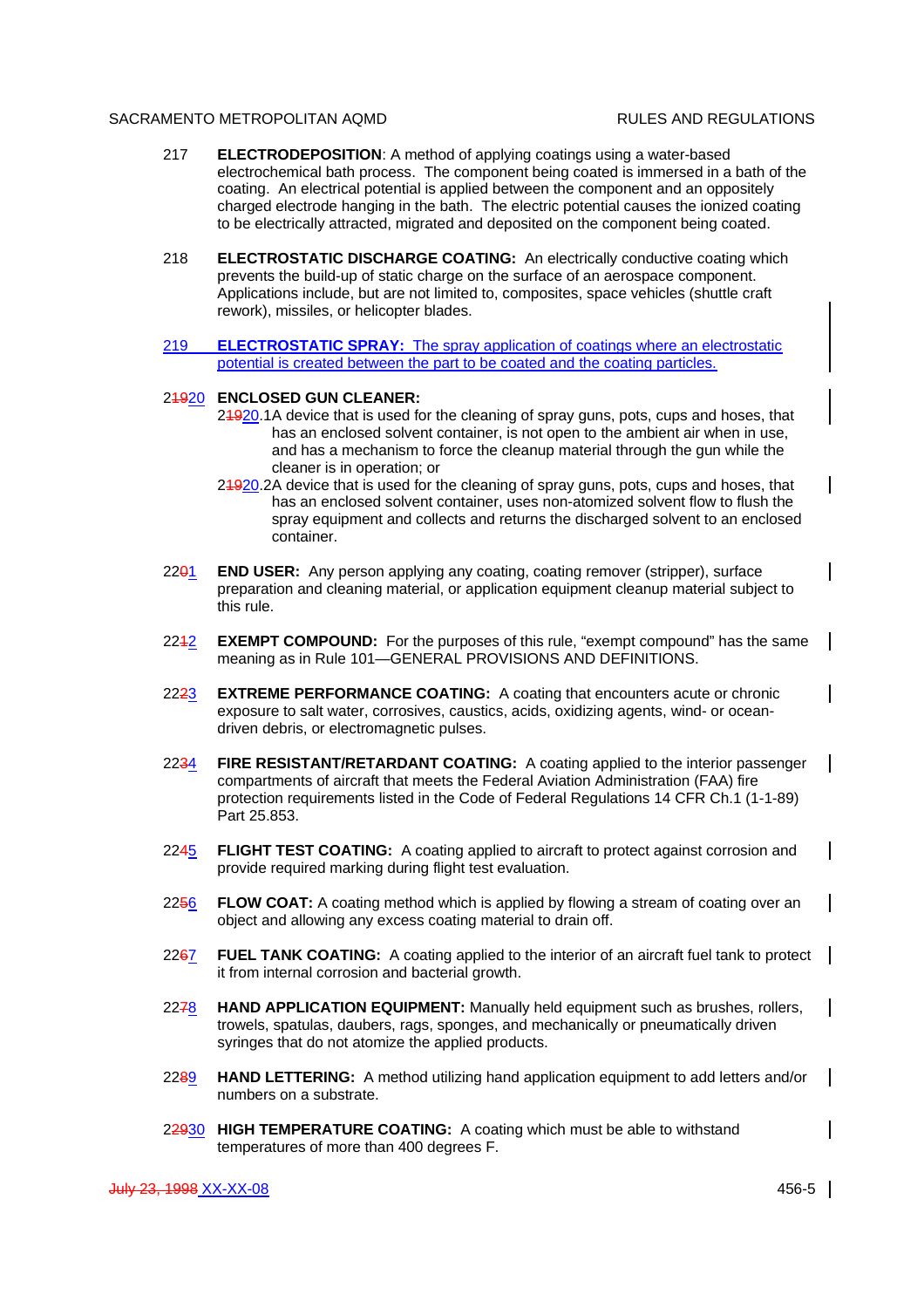- 2301 **HIGH-VOLUME LOW-PRESSURE APPLICATION EQUIPMENT:** Equipment used to apply coatings by means of a gun which is designed to be operated and which is operated between 0.1 and 10 psig air pressure measured dynamically at the center of the air cap and at the air horns.
- 2312 **LOW-VOLUME LOW-PRESSURE APPLICATION EQUIPMENT:** Application equipment with air pressure between 0.1 and 10.0 psig and air volume less than 15.5 cfm per spray gun and which operates at a maximum fluid delivery pressure of 50 psig.
- 2323 **MASKANT:** A coating applied directly to an aerospace component to protect surface areas during chemical processing operations such as aging, anodizing, bonding, chemical milling, etching, or plating.
- 234 MATERIAL: Any coating, coating remover, or solvent.
- 2335 **MISSILE:** A device consisting of an unmanned unit containing internal propulsion (ie.- rocket) and guidance systems.
- 2346 **MOLD RELEASE:** A coating applied to a mold surface to prevent the molded piece from sticking to the mold as it is removed.

# 2357 **NON-COMPLIANT COATINGMATERIAL:**

A coating material that exceeds the VOC content limits specified in Section 301 or 302 or the VOC composite partial vapor pressure limit specified in Section 302, and is in excess of the allowable volume per Section 110, and does not use Rule 107, Alternative Compliance or Section 305 for a compliance option.

- 2368 **PART MARKING COATING:** A coating or ink used to make identifying markings on materials, components, and/or assemblies and can be either permanent or temporary.
- 2379 **PRETREATMENT WASH PRIMER:** A coating which contains at least ½ percent acid by weight, as determined by Section 502.2, applied directly to aerospace components to provide surface etching, corrosion resistance or adhesion of subsequent coatings.
- 23840 **PRIMER:** A coating applied directly to the basic metal or other substrate of an aerospace component, and subsequently covered with a topcoat, to provide corrosion prevention, protection from the environment, functional fluid resistance or adhesion of subsequent coatings.
- 23941 **RADIATION EFFECT COATING:** An electronically conductive coating designed to prevent radar detection or electromagnetic interference.
- 2402 **RAIN EROSION RESISTANT COATING:** A coating applied primarily to radomes, canopies, and leading edges of aircraft to provide protection from erosion due to rain, dust, and other airborne particles.
- 2413 **REPAIR:** Recoating portions of previously coated products due to mechanical damage to the coating following normal coating operations.
- 2424 **ROCKET:** A propulsion system designed to propel an object by a thrust generated by the expulsion of matter, especially by the high speed ejection of the gaseous combustion products produced by internal ignition of solid or liquid fuels.
- 2435 **ROLL COATER:** A series of mechanical rollers that forms a thin coating film on the surface of the roller, which is applied to a substrate by moving the substrate underneath the roller.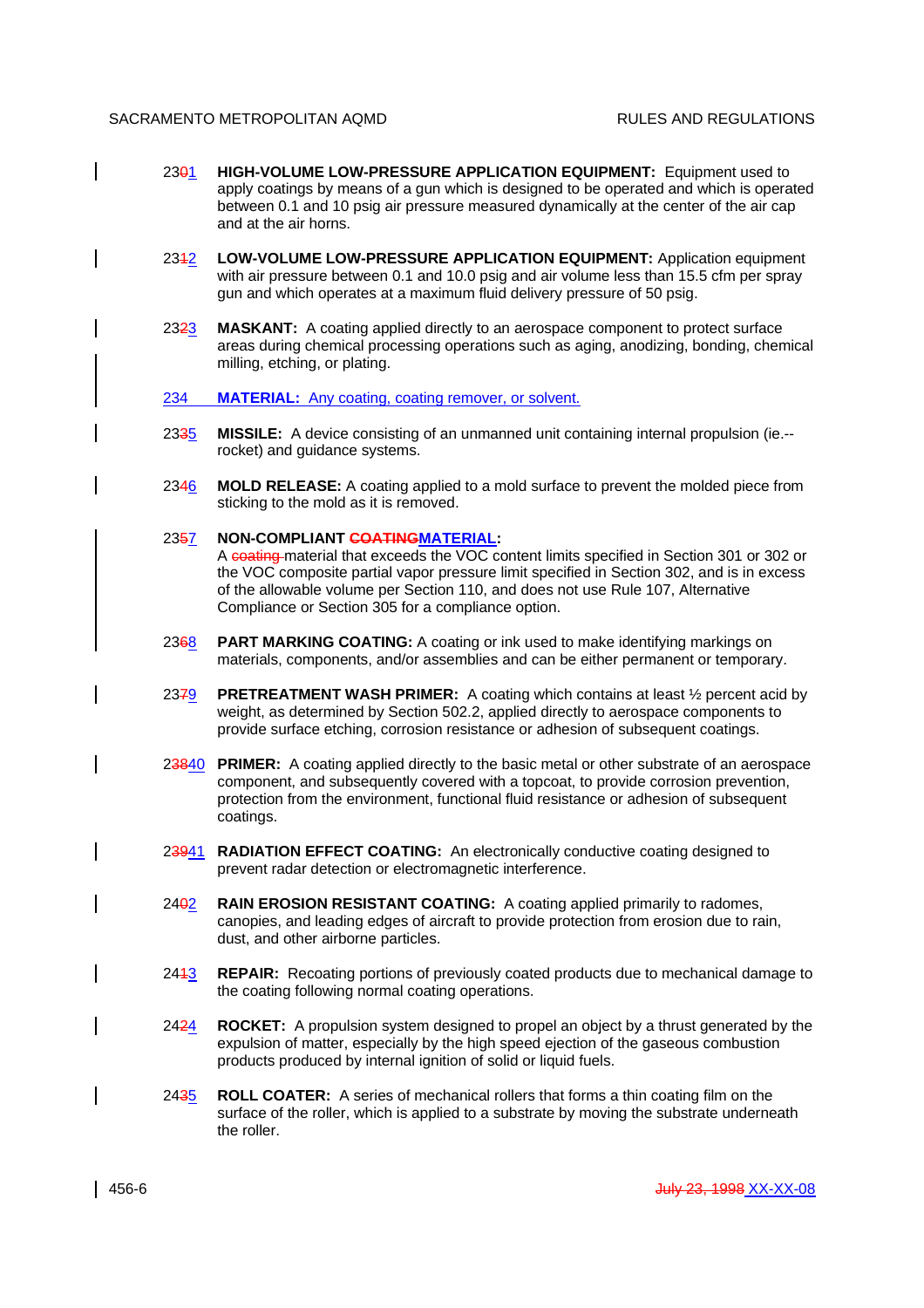$\mathsf{l}$ 

 $\mathbf{l}$ 

 $\mathsf{l}$ 

- 2446 **SEALANT:** A coating which prevents the intrusion of moisture, rain, salt water, dust, and aircraft fluids; and used for any of the following specified applications:
	- $2446.1$  Fuel sealing in fuel tanks;
	- 2446.2 Pressure area sealing in cabin areas;
	- 2446.3 Weather sealing on exterior skin surfaces of aerospace components;
	- 2446.4 Firewall sealing in engine and ordnance areas;
	- 2446.5 Electrical sealing for bulkhead wiring, electrical connectors and components;
	- 2446.6 Acid-resistant sealing in battery compartments and relief tanks;
	- 2446.7 Window sealing for windows;
	- 2446.8 High temperature sealing in engine areas, anti-icing ducts, and/or some electronics;
	- 2446.9 Aerodynamic sealing on exterior skin surfaces of aerospace components.
- 2457 **SEALANT ADHESION PROMOTER COATING:** A special primer or adhesion promoter which is applied to aerospace components prior to sealant application to facilitate a bond between the sealant and the component.
- 2468 **SELF-PRIMING TOPCOAT:** A two-component urethane coating which is self-priming and acts as a primer/topcoat system, applied directly to an aerospace component for corrosion protection, environmental protection and functional fluid resistance.
- 2479 **SOLID FILM LUBRICANT:** A dry lubricant coating used to reduce friction between faying metal surfaces. The coating consists of an organic binder system containing one or more of the following substances: molybdenum disulfide, graphite, polytetrafluoroethylene (Teflon PTFE), other types of Teflon, lauric acid, cetyl alcohol, or waxes.
- 24850 **SPACE VEHICLE:** A device designed to travel beyond the Earth's atmosphere, including  $\blacksquare$ satellites, manned vehicles (*i.e.,*-space shuttles), and missiles.
- 24951 **STATIONARY SOURCE:** Any building, structure, facility, or emissions unit which emits or may emit any affected pollutant directly or as a fugitive emission. 24951.1Building, structure, facility, or emissions unit includes all pollutant emitting activities which:
	- a. Belong to the same industrial grouping, and
	- b. Are located on one property, or two or more contiguous properties, and
	- c. Are under the same or common ownership, operation, or control, or which are owned or operated by entities which are under common control.
	- 24951.2Pollutant emitting activities shall be considered as part of the same industrial grouping if:
		- a. They belong to the same two-digit Standard Industrial Classification (SIC) code, or
		- b. They are part of a common production process, which includes industrial processes, manufacturing processes and any connected processes involving a common material.
- 2502 **SURFACE PREPARATION MATERIAL:** A VOC-containing material applied to the surface of any aerospace component to clean the substrate prior to any coating application.
- 2513 **TEMPORARY PROTECTIVE COATING:** A coating applied to an aerospace component to protect it from mechanical or corrosion damage during manufacturing and shipping.
- 2524 **TEST COUPON:** A sample used to test aerospace coatings.
- 2535 **THERMAL EXPANSION RELEASE COATING:** A coating which enables limited movement at the interface between the liner/propellant system and insulator of a rocket to ensure structural integrity during thermal expansion and contraction.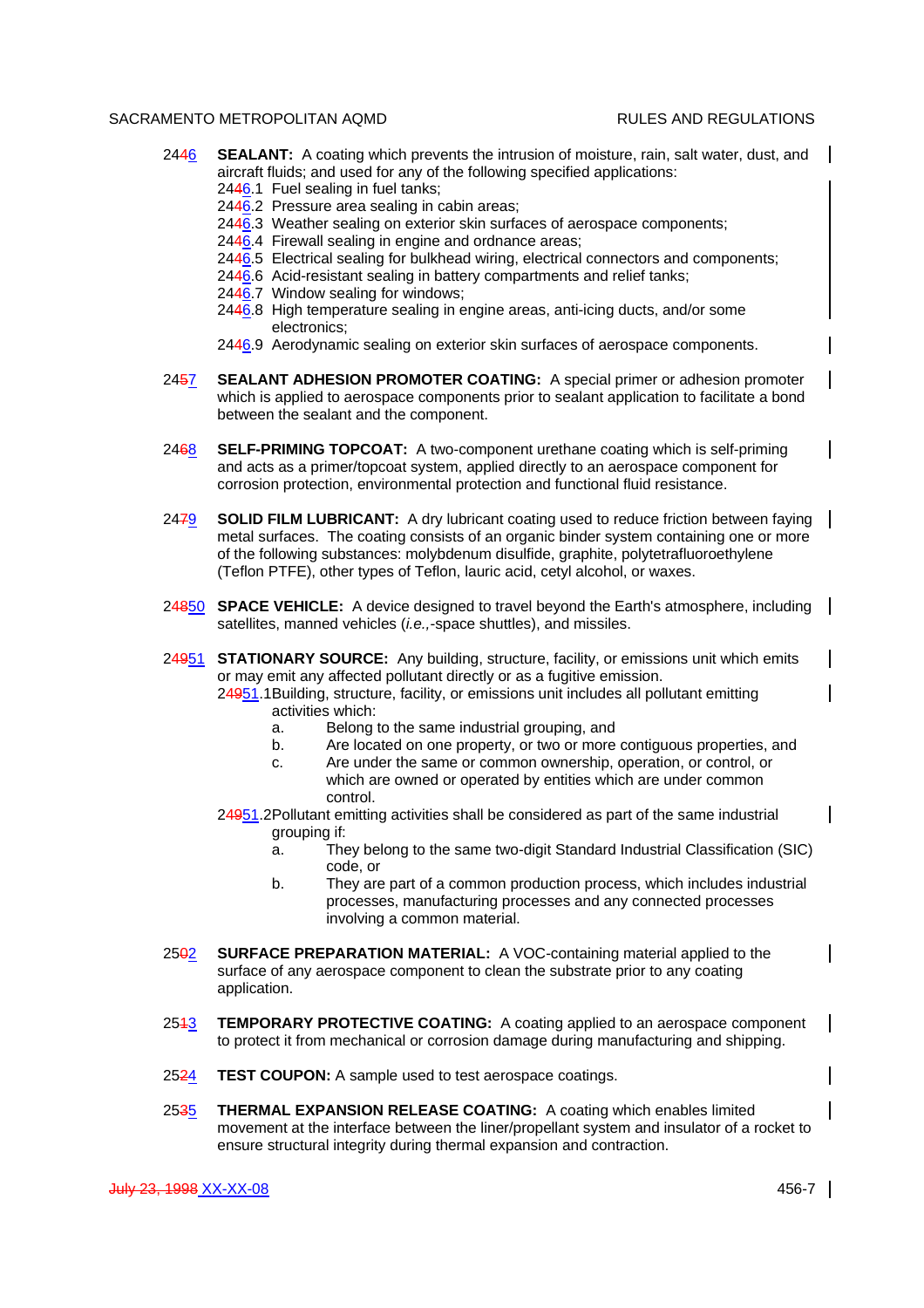- 2546 **THERMOCONTROL COATING:** A coating applied to provide specific emissivity or reflectivity properties to space vehicles.
- 2557 **TOOLING:** Instruments or devices used in the manufacturing or rework on parts or completed units of any aerospace component.
- 2568 **TOPCOAT:** A coating or series of coatings applied over a primer to provide an appearance, identification, or protection.
- 2579 **TOUCH-UP:** That portion of the coating operation which is incidental to the main coating process but necessary to cover minor imperfections.
- 25860 **TYPE I CHEMICAL MILLING MASKANT:** A coating that is applied directly to aluminum components to protect surface areas when chemical milling the component with a Type I etchant. A Type I etchant contains varying amounts of dissolved sulfur and does not contain amines.
- 25961 **TYPE II CHEMICAL MILLING MASKANT:** A coating that is applied directly to aluminum components to protect surface areas when chemical milling the component with a Type II etchant. A Type II etchant is a strong sodium hydroxide solution containing amines.
- 2602 **VOLATILE ORGANIC COMPOUND (VOC):** For the purposes of this rule, "volatile organic compound" has the same meaning as in Rule 101—GENERAL PROVISIONS AND DEFINITIONS.
- 2613 **VOLATILE ORGANIC COMPOUND (VOC) AS APPLIED:** For the purpose of this rule, VOC as applied means the VOC content including thinners, reducers, hardeners, retarders, catalysts and additives calculated pursuant to Sections 404 or 405 as applicable.
- 2624 **WET FASTENER INSTALLATION COATING:** A primer or sealer applied by dipping, brushing, or daubing to fasteners that are installed before the coating is cured.
- **300 STANDARDS:** The following standards shall apply to any person or stationary source subject to this rule:
	- 301 **VOC CONTENT OF COATINGS FOR AEROSPACE COMPONENTS:** Except as provided in Sections 110, 111, and 305, a person shall not apply to any aerospace component any coating that exceeds the following VOC content limits as applied. The VOC content per volume of coating shall be determined pursuant to Section 502.1.

VOC CONTENT: Grams/Liter (Lbs/Gal) less water and exempt compounds

COATING TYPE

DECEMBER 31, 1998

| Ablative                 | 600 (5.0) |
|--------------------------|-----------|
| Adhesive                 | 600(5.0)  |
| Adhesive Bonding Agent   | 780 (6.5) |
| Conformal                | 600 (5.0) |
| Electrostatic Discharge  | 612(5.1)  |
| Extreme Performance      | 750 (6.3) |
| Fire Resistant/Retardant | 600(5.0)  |
| Flight Test              | 420 (3.5) |
| Fuel Tank                | 650 (5.4) |
| High Temperature         | 420 (3.5) |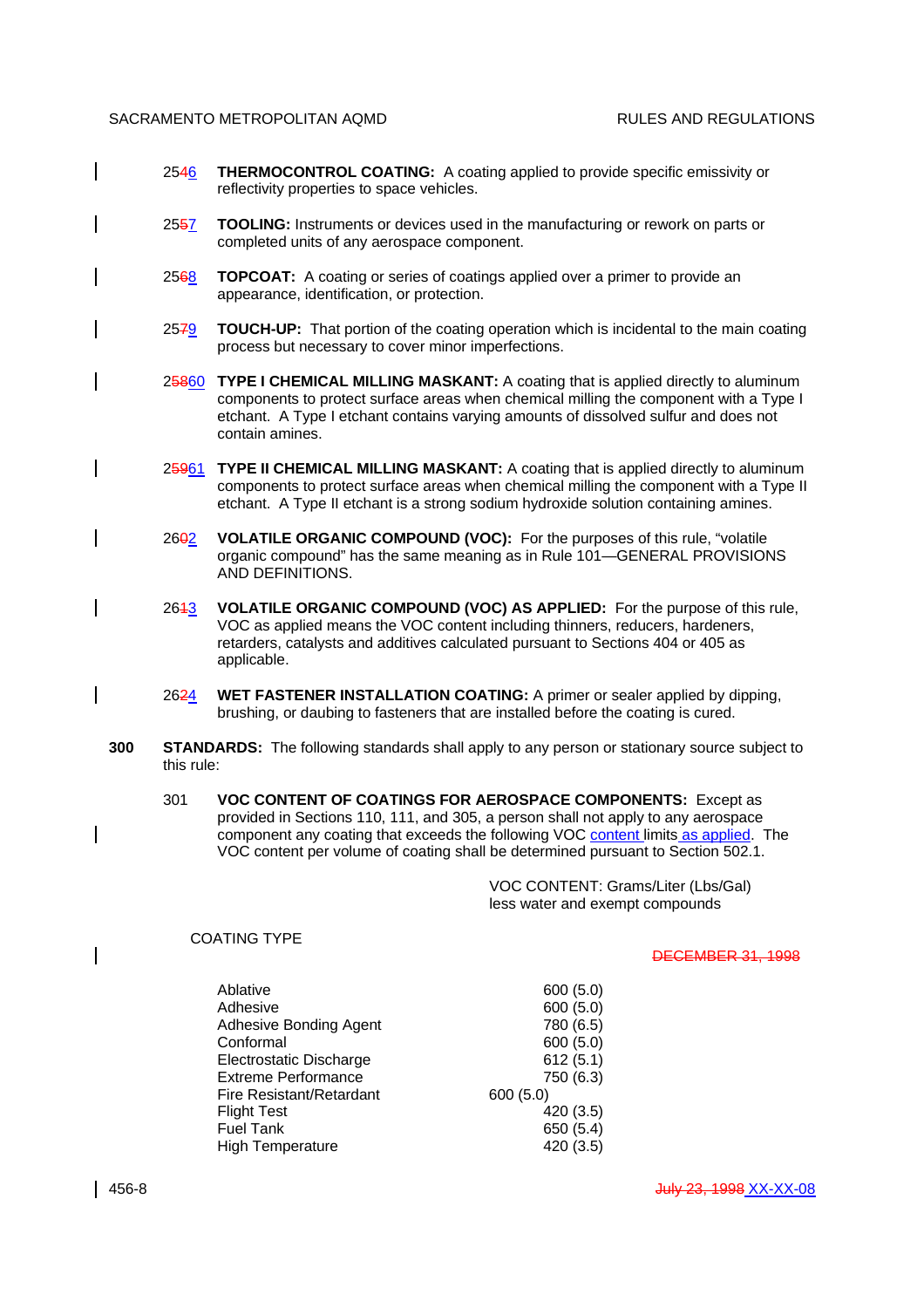Maskants

| iviaskants                       |            |
|----------------------------------|------------|
| Type I - Chemical Milling        | 622 (5.2)  |
| Type II - Chemical Milling       | 160 (1.3)  |
| <b>All Others</b>                | 850 (7.1)  |
| Mold Release                     | 762 (6.4)  |
| Part Marking                     | 850 (7.1)  |
| <b>Pretreatment Wash Primer</b>  | 780 (6.5)  |
| Primer                           | 350 (2.9)  |
| <b>Radiation Effect</b>          | 600 (5.0)  |
| Rain Erosion Resistant:          |            |
| Fluoroelastomer                  | 800 (6.7)  |
| All Other                        | 600 (5.0)  |
| Sealant                          | 600 (5.0)  |
| Sealant Adhesion Promoter        | 750 (6.3)  |
| Self-priming Topcoat             | 420 (3.5)  |
| Solid Film Lubricant             | 880 (7.3)  |
| Space Vehicle:                   |            |
| Electrostatic Discharge          | 880 (7.3)  |
| All Other                        | 1000 (8.3) |
| <b>Temporary Protective</b>      | 250 (2.1)  |
| <b>Thermal Expansion Release</b> | 762 (6.4)  |
| Thermocontrol                    | 600 (5.0)  |
| Topcoat:                         |            |
| Acrylic Lacquer for F-111        | 780 (6.5)  |
| All Other                        | 420 (3.5)  |
| Wet Fastener Installation        | 620 (5.2)  |
|                                  |            |

# 302 **VOC CONTENT FOR COATING REMOVERS (STRIPPERS):**

Effective **December 31, 1998**, aA person shall not use a coating remover (stripper) in aerospace coating operations which contains more than 300 grams of VOC per liter of material (2.5 pounds per gallon) or has a VOC composite partial vapor pressure of greater than 9.5 mmHg (0.18 psia) at 68 F (20 C). The VOC content shall be determined pursuant to Section 502.1. The VOC composite partial vapor pressure shall be determined pursuant to Section 502.6.

# 303 **APPLICATION EQUIPMENT REQUIREMENTS:** A person or stationary source shall not apply any coating unless one of the following application methods is used:

- 303.1 Hand application equipment, such as brush or roller.
- 303.2 Dip coat.
- 303.3 Flow coat.
- 303.4 Roll coater.
- 303.5 Electrodeposition.
- 303.6 Electrostatic spray.
- 303.7 High-volume low-pressure (HVLP) spray.
- 303.8 Low-volume low-pressure (LVLP) spray.
- 303.9 Any other equivalent method which has been approved in writing by the Air Pollution Control Officer and the U.S. Environmental Protection Agency.

#### 304 **SURFACE PREPARATION AND CLEANING, APPLICATION EQUIPMENT CLEANUP, AND STORAGE REQUIREMENTS:** Any person subject to this rule shall comply with all of the following requirements:

- 304.1 Closed containers shall be used for the disposal of cloth, sponges, or paper used for surface preparation, cleanup and coating removal.
- 304.2 VOC-containing materials shall be stored in closed containers when not in use. 304.3 Prior to (one year after adoption date) Eexcept for electrostatic spray guns, a person shall not use VOC-containing materials for the cleaning of spray guns used in coating operations unless the spray gun is cleaned in an enclosed gun cleaner, or the VOC content of the material used does not exceed 200 grams/liter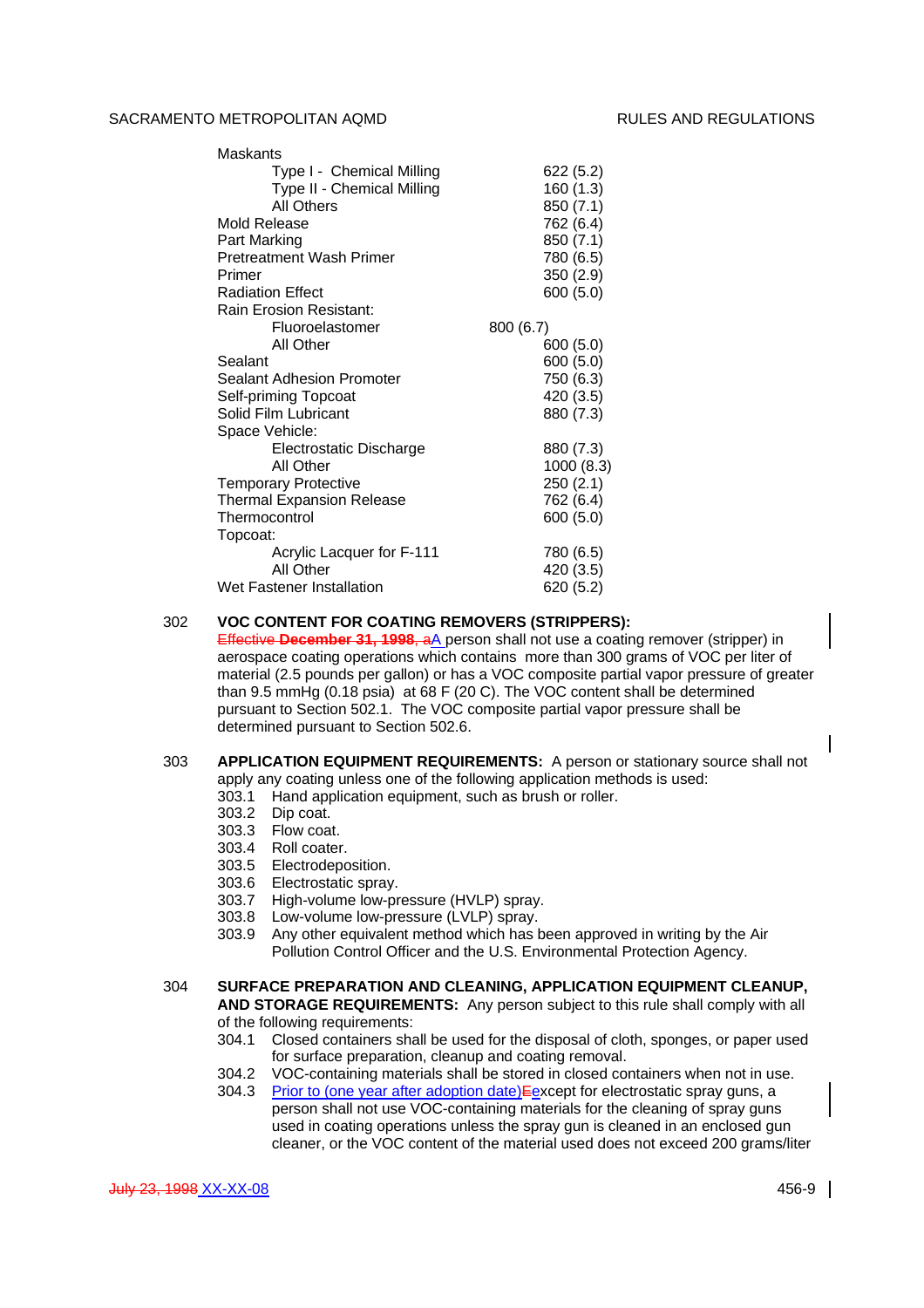(1.67 pounds per gallon). The VOC content shall be determined pursuant to Section 502.1.

- 304.4 Effective (one year after adoption date) and prior to (two years after adoption date), a person shall not use VOC-containing materials for the cleaning of application equipment used in coating operations unless the application equipment is cleaned in an enclosed gun cleaner, or the VOC content of the material used does not exceed 25 grams/liter (0.21 pounds per gallon). The VOC content shall be determined pursuant to Section 502.1.
- 304.5 Effective (two years after adoption date), a person shall not use VOC-containing materials for the cleaning of application equipment used in coating operations unless the VOC content of the material used does not exceed 25 grams/liter (0.21 pounds per gallon). The VOC content shall be determined pursuant to Section 502.1
- 304.46 Prior to (one year after adoption date), Sspray gun nozzles only, may be soaked in solvent-based materials for cleaning, provided the container (not to exceed five (5) gallons in size) is kept tightly covered at all times except when accessing the container.
- 304.57 Effective **December 31, 1998,** aA person shall not perform cleaning or surface preparation unless the VOC content of the material used does not exceed 200 grams per liter (1.67 pounds/gallon) or the material has a VOC composite partial vapor pressure of 45 mmHg or less at 68 F (20 C), as determined by Sections 502.1 and 502.6.
- 305 **EMISSION CONTROL SYSTEM REQUIREMENTS:** As an alternative to Section 301, 302 and 304 a person may use air pollution control equipment that has been permitted by the Air Pollution Control Officer, pursuant to Rule 201, General Permitting Requirements, that provides an overall system efficiency, as determined by Section 408, of not less than 85%.

# **400 ADMINISTRATIVE REQUIREMENTS**

- 401 **LOW USAGE EXEMPTION SUBMITTAL:** Effective **January 31, 1999,** and annually thereafter, tThe total previous calendar year usage records, as specified in Section 501.3, for all non-compliant coatingsmaterials shall be submitted annually to the Air Pollution Control Officer by January 31.
- 402 **PROHIBITION OF SPECIFICATION:** No person shall require for use or specify the application of a coating subject to this Rule if such use or application results in a violation of any of the provisions of this Rule. The prohibition of this Section shall apply to all written or oral contracts under the terms of which any coating is to be applied to any aerospace component at any physical location within the District.
- 403 **PRODUCT INFORMATION REQUIREMENTS FOR SELLERS:** Any person who sells any coating, coating remover (stripper), surface preparation and cleaning material or application equipment cleanup material subject to this rule shall provide the following information on material data sheets made available to the purchaser at the time of sale: 403.1 The material type by name/code/manufacturer
	- 403.2 For coating material, the maximum VOC content of the material, as applied, after any mixing or thinning as recommended by the manufacturer. VOC content shall be displayed as grams of VOC per liter of coating (or pounds of VOC per gallon), excluding water and exempt compounds, pursuant to Section 404.
	- 403.3 For coating removers (strippers), surface preparation and cleaning material, and application equipment cleanup material the maximum VOC content of the material, as applied, after any mixing or thinning as recommended by the manufacturer, and the VOC composite partial vapor pressure. VOC content shall be displayed as grams of VOC per liter of coating (or pounds of VOC per gallon), including water and exempt compounds, pursuant to Section 405. The VOC composite partial pressure shall be displayed in mmHg  $@$  20 $°C$ .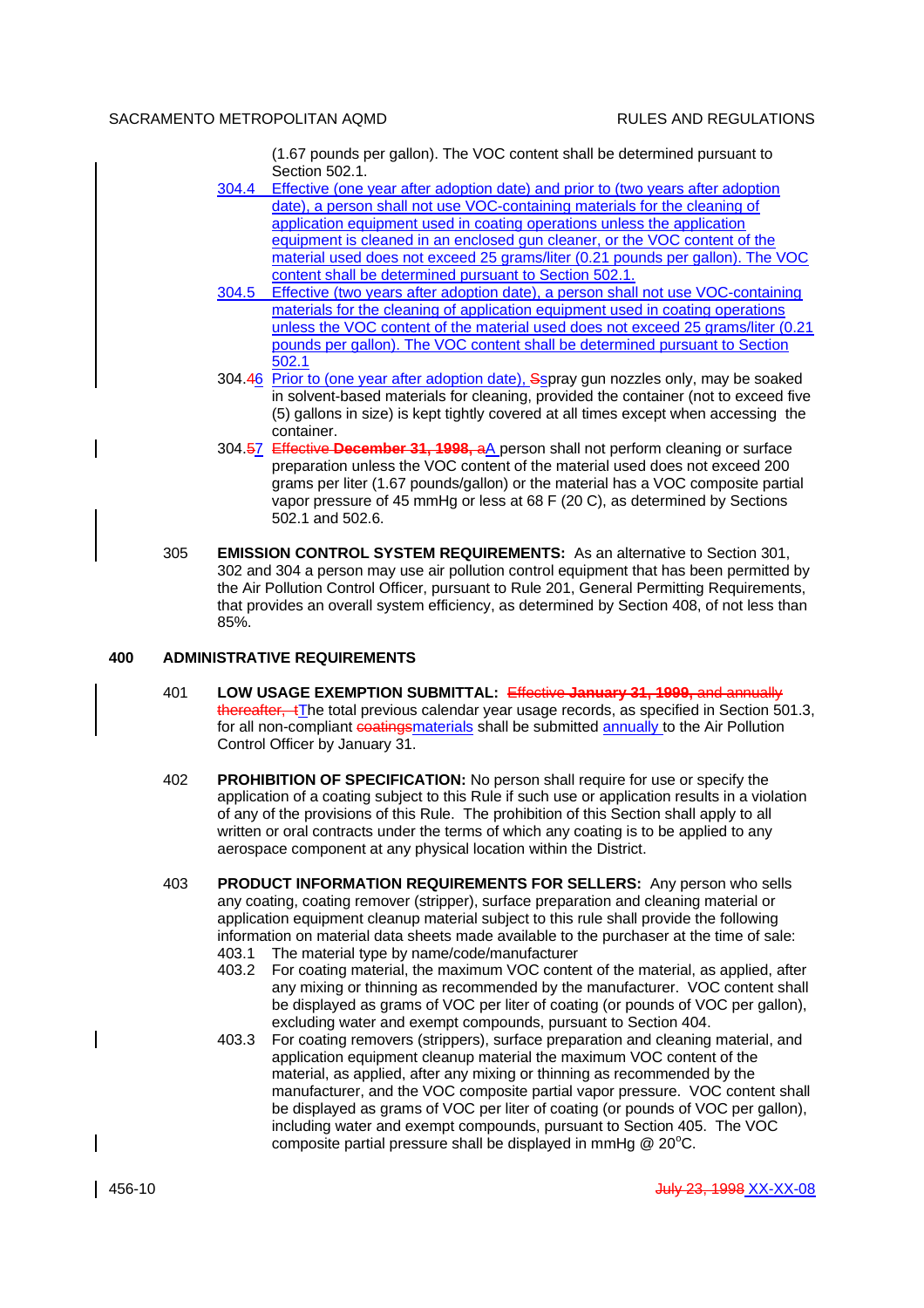$\mathsf{l}$ 

- 403.4 For all material, recommendations regarding thinning, reducing, or mixing with any VOC containing material, as defined in Section 25962.
- 403.5 For all material, VOC content may be calculated using product formulation data, or may be determined using the test method in Section 502.1.
- 403.6 The VOC composite partial pressure may be calculated using product formulation data or may be determined using the test method in Section 502.6.
- 404 **CALCULATION FOR DETERMINING VOC CONTENT OF COATINGS, LESS WATER AND EXEMPT COMPOUNDS:** The volume of coating material is defined as the volume of the original coating, plus any VOC-containing material added to the original coating. The weight of VOC per combined volume of VOC and coating solids shall be calculated by the following equation:

$$
G_1 = \frac{(W_V - W_W - W_{ec})}{(V_m - V_W - V_{ec})}
$$

Where:  $G_1 =$  Weight of VOC per total volume of coating, less water and exempt compounds, in grams per liter  $W_v$  = Weight of all volatile compounds including any volatile materials added to the original coating supplied by the manufacturer, in grams  $W_w$  = Weight of water, in grams  $W_{\text{ec}}$  = Weight of compounds listed as exempt in Section 2242 from the definition of VOC, in grams  $V_m$  = Volume of coating material, in liters<br>  $V_w$  = Volume of water, in liters  $=$  Volume of water, in liters  $V_{\text{ec}}$  = Volume of compounds listed as exempt in Section 2242 from the definition of VOC, in liters

405 **CALCULATION FOR DETERMINING VOC CONTENT OF COATING REMOVERS (STRIPPERS), SURFACE PREPARATION AND CLEANING MATERIAL AND APPLICATION EQUIPMENT CLEANUP MATERIAL:** The volume of material is defined as the volume of the original material, plus any VOC-containing material added to the original material. The weight of VOC per total volume of material shall be calculated by the following equation;

$$
G_1 = \frac{(W_V - W_W - W_{ec})}{V_m}
$$

| Where: $\mathsf{G}_\mathsf{1}$ | $\mathbf{r} = \mathbf{r}$ | Weight of VOC per total volume of material, in grams per liter |
|--------------------------------|---------------------------|----------------------------------------------------------------|
| W.                             | $=$                       | Weight of all volatile compounds, in grams                     |
| $W_{w}$                        | $=$                       | Weight of water, in grams                                      |
| $W_{ac}$                       | $=$                       | Weight of exempt compounds as listed in Section 2242, in       |
|                                | $=$                       | grams<br>Volume of material, in liters                         |

406 **CALCULATION FOR DETERMINING VOLATILE ORGANIC COMPOUND COMPOSITE PARTIAL VAPOR PRESSURE:** VOC composite partial vapor pressure shall be calculated by the following equation:

$$
PP_c = \frac{\sum_{i=1}^{n} (W_i)(VP_i)/MW_i}{W_W} + \sum_{e=1}^{n} \frac{W_e}{MW_e} + \sum_{i=1}^{n} \frac{W_i}{MW_i}
$$

July 23, 1998 XX-XX-08 456-11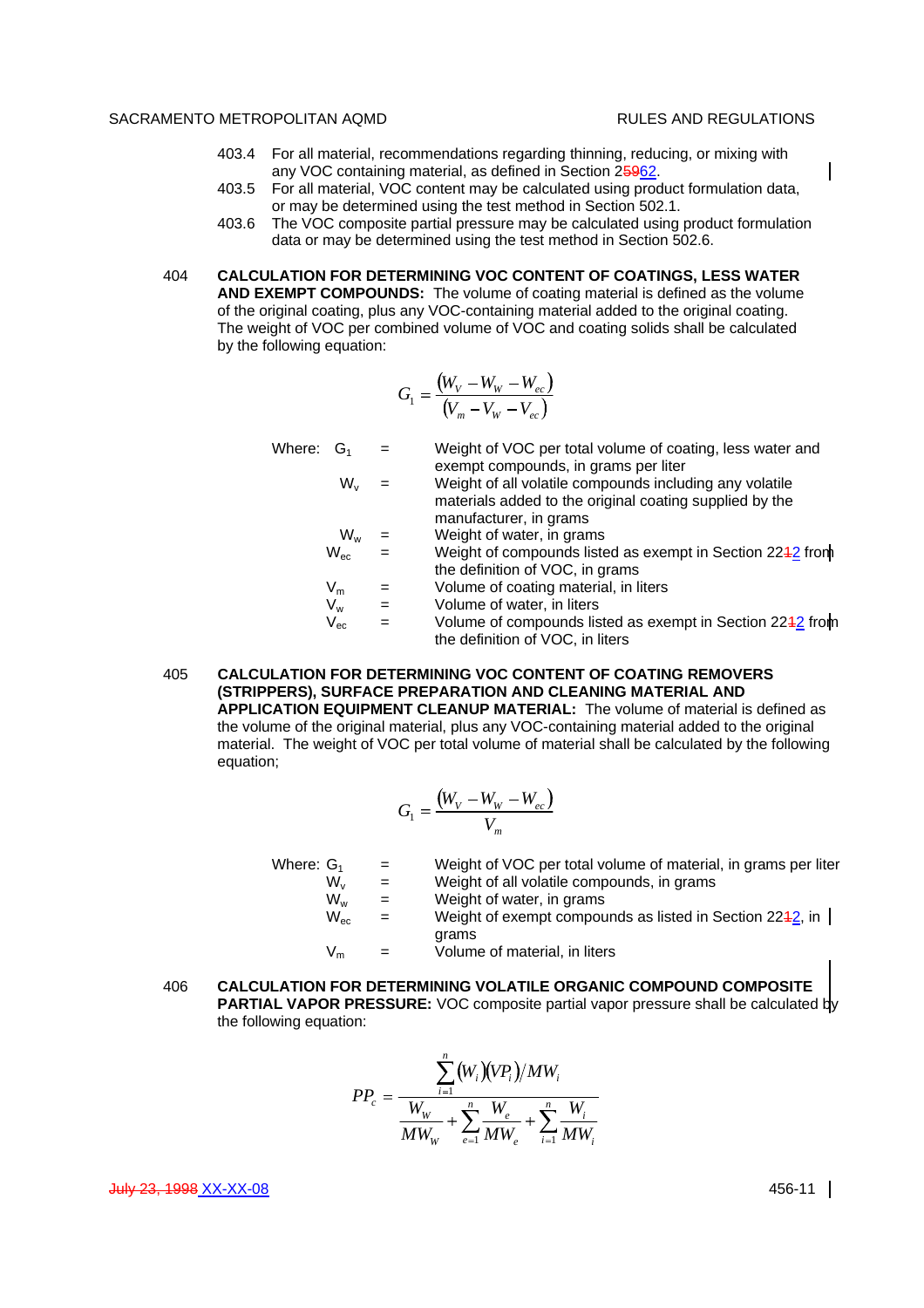| Where: $PP_c$ | $=$ | VOC composite partial vapor pressure at 20°C, in mm Hg.     |
|---------------|-----|-------------------------------------------------------------|
| Wi            |     | Weight of the "I"th VOC compound, in grams, as determined   |
|               |     | by the most current version of ASTM E 260-96 (2006).        |
| $W_w$         |     | Weight of water, in grams as determined by the most current |
|               |     | version of ASTM D 3792-05.                                  |
| $W_{\rm e}$   |     | Weight of the "e"th exempt compound, in grams, as           |
|               |     | determined by the most current version of ASTM E 260-96     |
|               |     | (2006).                                                     |
| Mw.           |     | Molecular weight of the "I"th VOC compound, in grams per    |
|               |     | g-mole, as given in chemical reference literature.          |
| $Mw_w$        |     | Molecular weight of water, 18 grams per g-mole.             |
| $Mw_{\alpha}$ |     | Molecular weight of the "e"th exempt compound, in grams     |
|               |     | per g-mole, as given in chemical reference literature.      |
| Vpi           |     | Vapor pressure of the "I"th VOC compound at 20°C, in        |
|               |     | mm Hg, as determined by Section 502.7 of this rule.         |
|               |     |                                                             |

407 **CALCULATION FOR DETERMINING PERCENT CONTROL EFFICIENCY AND VOC MASS EMISSION RATE:** The VOC mass emission rate shall be calculated both upstream and downstream of the emissions control device based on the respective VOC mass concentration and volumetric flowrate, pursuant to Section 502.4 and the following equation:

|          |   |     | $M = (Q)(C)(60 \text{ min/hr})$<br>[Calculated upstream and downstream]                                                                                                          |
|----------|---|-----|----------------------------------------------------------------------------------------------------------------------------------------------------------------------------------|
| Where: M |   | $=$ | VOC mass emission rate (upstream and downstream), in<br>lbs/hr                                                                                                                   |
|          | Q | $=$ | the volumetric flowrate at the inlet (upstream) or exhaust<br>stack outlet (downstream), in scfm.                                                                                |
|          | C |     | the VOC mass concentration at the inlet (upstream) or outlet<br>(downstream), in lb/scf, as measured by EPA Method 18, 25,<br>25A, EPA Method 2 or 2C (whichever is applicable). |

The percent control efficiency is calculated as follows:

$$
\%CE = [(M_{U} - M_{D}) + M_{D}/M_{U}] \times 100
$$

| Where: CE | $=$ | control efficiency.                              |
|-----------|-----|--------------------------------------------------|
| Mu        | $=$ | the upstream VOC mass emission rate, in Ib/hr.   |
| M∩        | $=$ | the downstream VOC mass emission rate, in lb/hr. |

408 **CALCULATION FOR DETERMINING OVERALL SYSTEM EFFICIENCY:** To verify compliance with Section 305, the overall system efficiency is calculated as follows:

$$
\%SE = [\%CLE \times \%CE] \times 100
$$

| Where: SE | <b>CONTRACTOR</b> | system efficiency.                                          |
|-----------|-------------------|-------------------------------------------------------------|
| CLE.      | $=$               | collection efficiency, as determined by Section 502.5       |
| CЕ        | $=$               | control efficiency, as determined by Sections 407 and 502.4 |

409 **OPERATION AND MAINTENANCE PLAN:** Any person using an approved emission control device pursuant to Section 305 must submit an Operation and Maintenance Plan for the emission control equipment to the Air Pollution Control Officer for approval. The Plan shall specify operation and maintenance procedures which will demonstrate continuous operation and compliance of the emission control equipment during periods of emissions-producing operations. The Plan shall also specify which records must be kept to document these operation and maintenance procedures. These records shall comply with the requirements of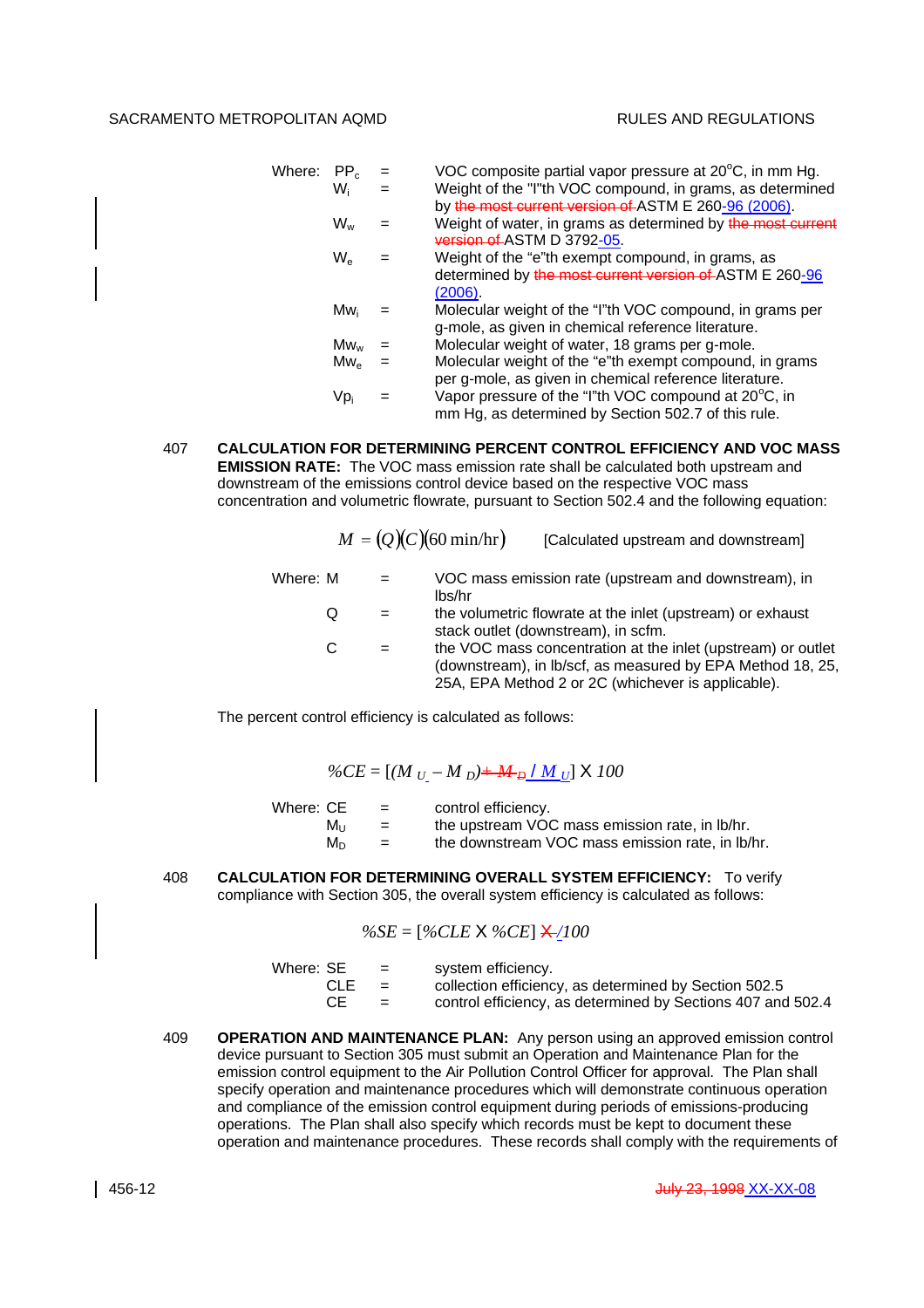$\mathbf{I}$ 

 $\overline{\phantom{a}}$ 

 $\mathbf l$ 

Section 501. The Plan shall be implemented upon approval of the Air Pollution Control Officer.

## **500 MONITORING AND RECORDS**

- 501 **RECORDKEEPING FOR END USERS:** In addition to any existing permit conditions issued pursuant to Rule 201, any person subject to this rule, including operations claiming exemption under Sections 110, 112 and 113 shall comply with the following requirements:
	- 501.1 **LIST OF MATERIALS:** A list shall be maintained of currently used coatings, coating removers (strippers), surface preparation and cleaning materials, application equipment cleanup materials and other VOC containing materials including, but not limited to thinners, reducers, hardeners, retarders, catalysts, etc . The list shall contain all such materials that are currently used and stored on site and shall include the following information:
		- a. The material type by name/code/manufacturer and the appropriate category as designated by the coating categories in Sections 301, 302 and 304 or "exempt" as specified by Sections 112 and 113, as applicable.
		- b. The actual VOC content of the material, as applied, as determined pursuant to Section 502.1, and for coating removers (strippers), surface preparation and cleaning material and application equipment cleanup material, the VOC composite partial vapor pressure. VOC content as provided by the manufacturer pursuant to Section 403 is acceptable, if following manufacturer's recommended mix ratio. The VOC composite partial pressure may be calculated using product formulation data or may be determined using the test method in Section 502.6.
		- c. The actual mixing ratio used for the material, as applied.
		- d. Identification of each material type exceeding the VOC limits specified in Sections 301 and 302 or the VOC composite partial vapor pressure limits specified in Section 302.
	- 501.2 **PRODUCT INFORMATION:** A data sheet applicable to each material type shall be maintained on site and made available to the Air Pollution Control Officer on request. The data sheet shall be provided by the supplier to the end user, pursuant to Section 403, and shall include the following information:
		- a. The material type by name/code/manufacturer.
		- b. For coating material: the maximum VOC content of the coating material, as applied, after any mixing or thinning as recommended by the manufacturer. VOC content shall be displayed as grams of VOC per liter of coating (or pounds of VOC per gallon), excluding water and exempt compounds, pursuant to Section 404.
		- c. For coating removers (strippers), surface preparation and cleaning material and application equipment cleanup material the maximum VOC content of the material, as applied, after any mixing or thinning as recommended by the manufacturer, and the VOC composite partial vapor pressure. VOC content shall be displayed as grams of VOC per liter of coating (or pounds of VOC per gallon), including water and exempt compounds, pursuant to Section 405. The VOC composite partial pressure shall be displayed in mmHg  $@$  20 $°C$ .
		- d. For all material, recommendations regarding thinning, reducing, or mixing with any VOC containing material, as defined in Section  $26 $\theta$ 2$ .
		- e. For all material, VOC content may be calculated using product formulation data, or may be determined using the test method in Section 502.1.
		- f. The VOC composite partial pressure may be calculated using product formulation data or may be determined using the test method in Section 502.6.
	- 501.3 **USAGE RECORDS:** Any person within the District using materials regulated by this rule shall update and maintain the records as follows:
		- a. Monthly:

 $\mathbf l$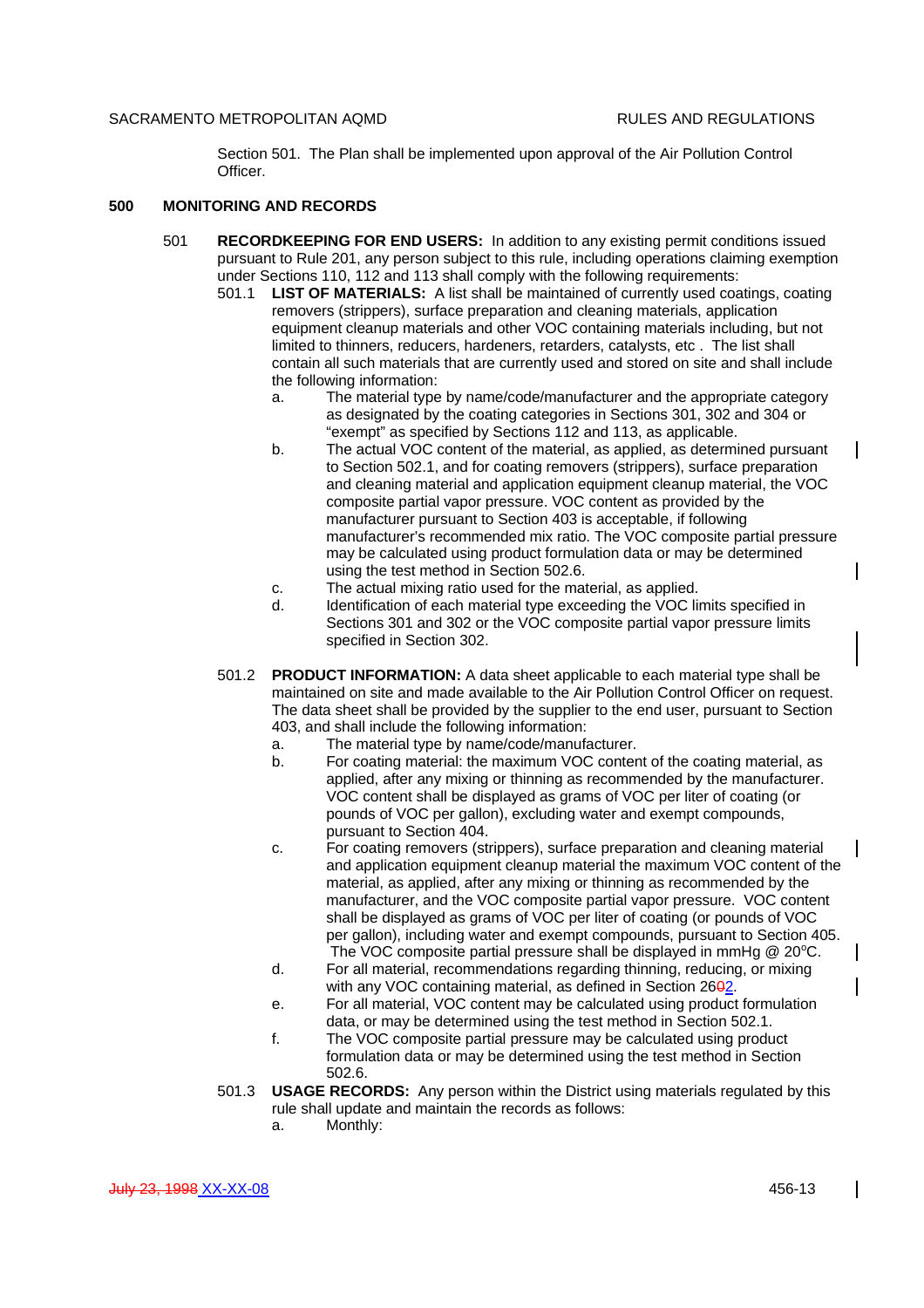- 1. Records of total applied volume for each coating, coating remover (stripper), surface preparation and cleaning material and application equipment cleanup material, specified by category as listed in Sections 301, 302 and 304.
- 2. The method of application, specified by coating category as listed in Sections 301 and 302, or by exemption pursuant to Section 112, as applicable.
- 3. Records of total applied volume for each material type exceeding the VOC limits specified in Sections 301 and 302 or the VOC composite partial vapor pressure limits specified in Section 302 by name/code/manufacturer and coating category.
- b. Daily:
	- 1. If, pursuant to Section 305, an emission control device is used as a means of complying with this rule, records of the material type by name/code/manufacturer and the total applied volume of each material.
	- 2. For non-compliant coatings, as defined in Section 2357, records regarding the use, including the lack of use, of each material type by name/code/ and the total applied volume of each material.
- 501.4 **CONTROL EQUIPMENT:** Any person using an emission control system pursuant to Section 305 as a means of complying with this rule shall maintain such records as required by the Operation and Maintenance Plan in Section 409 on a daily basis.

# 501.5 **DURATION OF RECORDS:**

- a. Prior to (two years after date of adoption), Ssuch records shall be maintained onsite for the most recent continuous three year period.
- b. Effective (two years after date of adoption), such records shall be maintained onsite for a continuous five-year period and made available for review by the Air Pollution Control Officer upon request.

#### 502 **TEST METHODS**

- 502.1 **DETERMINATION OF VOC CONTENT:** VOC content of coatings, coating removers (strippers), surface preparation and cleaning material and application equipment cleanup material shall be determined in accordance with EPA Method 24 and Sections 404, or 405 and 502.3 of this rule.
- 502.2 **DETERMINATION OF ACID CONTENT:** The weight percent acid in a pretreatment wash primer shall be determined in accordance with ASTM D 4639-831613-06.
- 502.3 **DETERMINATION OF COMPOUNDS EXEMPT FROM VOC DEFINITION:** Compounds exempted from the VOC definition, as listed in Section 2201 of this rule, shall be determined in accordance with ASTM D 4457-8502 (2008) or ARB Method 432. If any of the perfluorocarbons are being claimed as exempt compounds, the person making the claim must state in advance which compounds are present, and the EPA-approved test method used to make the determination of these compounds.
- 502.4 **DETERMINATION OF CONTROL EFFICIENCY:** Control efficiency of control equipment shall be determined in accordance with EPA Method 18, 25, 25A, EPA Method 2 or 2C (whichever is applicable) and Section 407.

502.5 **DETERMINATION OF COLLECTION EFFICIENCY:** Collection efficiency shall be determined using: Collection efficiency shall be determined in accordance with the U.S. EPA technical guideline document, "Guidelines for Determining Capture Efficiency," dated January 9, 1995. Individual capture efficiency test runs subject to U.S. EPA technical guidelines shall be determined by:

- a. Applicable U.S. EPA methods 204, 204A, 204B, 204C, 204D, 204E, and/or 204F; or
- b. Any other method approved by the U.S. EPA, the California Air Resources Board, and the Air Pollution Control Officer.
- 502.6 **DETERMINATION OF VOC COMPOSITE PARTIAL VAPOR PRESSURE:** VOC composite partial vapor pressure shall be determined in accordance with Sections 406 and 502.7 of this rule.